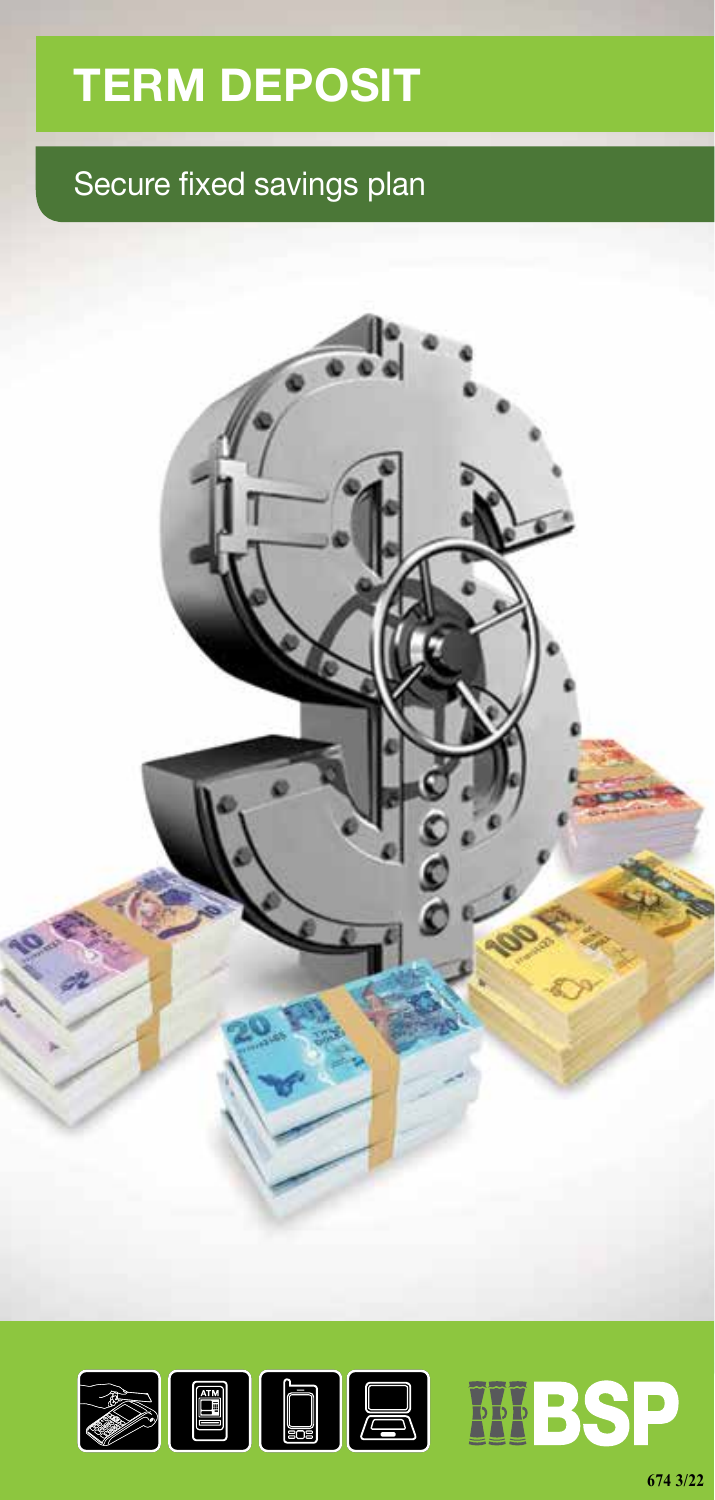A competitive low risk investment that is ideal for growing surplus cash. It is a secure way to lock in a fixed savings plan.

There are two kinds - Retail Term Deposit and Wholesale Term Deposit.

### **Features - Retail Term Deposit**

- $\nu$  Minimum opening deposit \$1,000.
- $\nu$  Minimum operating balance \$1,000.
- $\vee$  Maximum opening deposit up to \$200,000.
- $\checkmark$  Terms range from 30 days (1 month) to 60 months (5 years).
- $\vee$  Interest rates are fixed for the term.
- $\vee$  A joint account holders' option is available.
- $\vee$  Premature withdrawal of funds will attract a penalty interest<sup>1</sup> and fee.
- $\checkmark$  30 day notice is sent prior to account maturity, advising of maturity date and offering further investment options.

### **Features - Wholesale Term Deposit**

- $\blacktriangleright$  Minimum opening deposit \$200,000.
- $\nu$  Minimum operating balance \$200,000.
- $\checkmark$  Terms range from 30 days (1 month) to 36 months (3 years).
- $\checkmark$  Interest rates are negotiated for the term.
- $\vee$  A joint account holders' option is available.
- $\vee$  Premature withdrawal of funds will attract a penalty interest<sup>1</sup> and fee.
- $\checkmark$  30 days prior to maturity, customers will be contacted and advised of maturity date and further investment options.

### **Benefits**

- $\vee$  Offers security through the fixed term and interest rate.
- $\vee$  Various principal and interest investment options available at maturity.
- $\checkmark$  Flexible interest payment frequency.<sup>2</sup>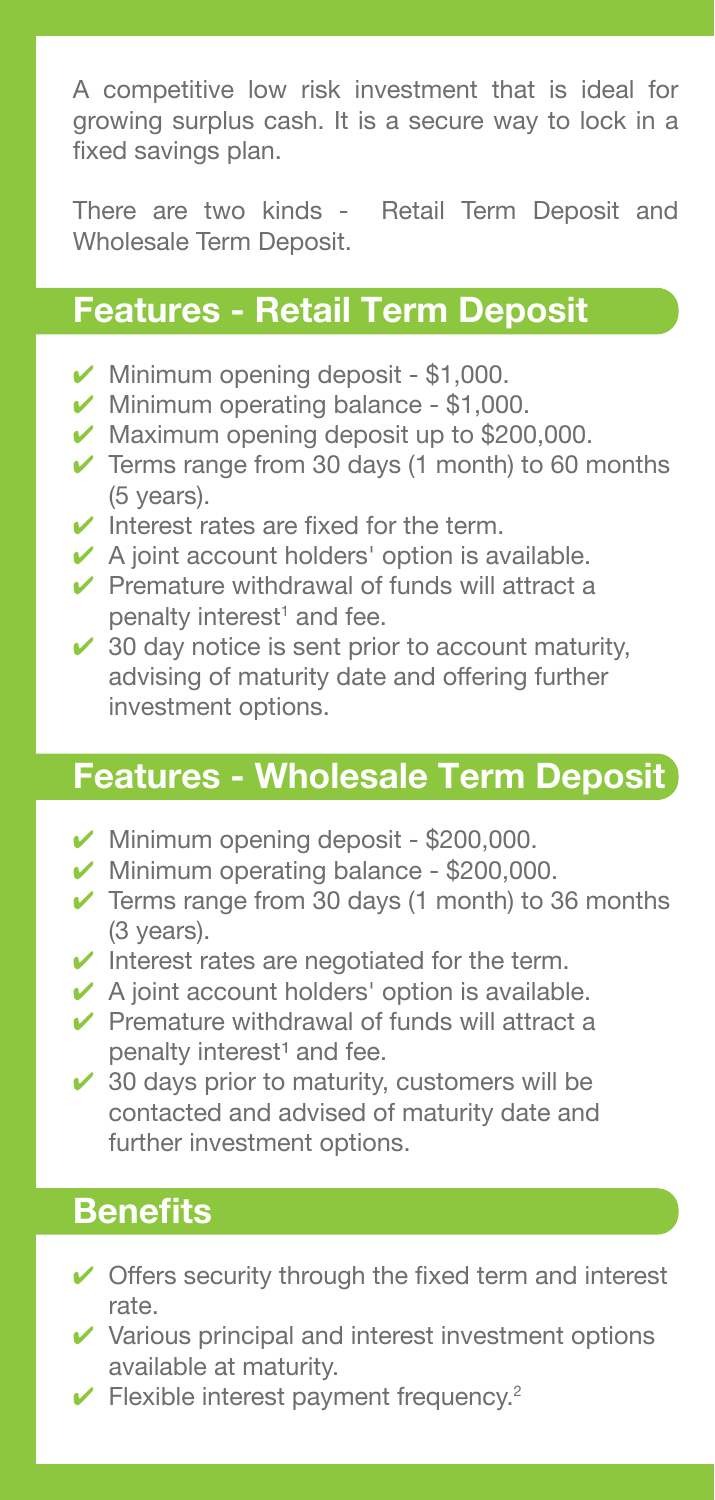### **Interest**

Interest payment frequency is either six (6) monthly or at maturity. Interest is calculated as follows:

*Interest = Amount Invested x Interest Rate x Term (days) Earned 365*

Any credit interest earned is subject to Withholding Tax<sup>3</sup>. Upon account closure, any interest accrued will be added to the account balance for pay out.

### **Fees**

### **Bank Cheque**

- 
- 
- Replacement Cheque \$20 per cheque

### **Certificates Supplied**

- Certificate of Balance \$10 per account
- Certificate of Interest \$10 per account Paid/Received
- 
- Banker's Opinion \$40 per request
- Photocopy/Replacement Nil of Certificates

**Break Fee** \$40 per request

- Issuance \$10 per cheque
- Repurchase \$15 per cheque
	-
	-

Audit Certificate \$40 per certificate per entity

### **How to set up an account**

Please enquire at your nearest BSP branch for a term account that suits you. You will need to provide your Identification<sup>5</sup>, TIN letter and minimum opening deposit.

### **Footnotes:**

- *1. May be charged as stipulated in the account terms and conditions.*
- *2. Options are six monthly and on maturity.*
- *3. As per Government mandate.*
- *4. Fee charged upon premature withdrawal.*
- 5. Accepted Identification List confirms identification requirements *and can be obtained from the website or any BSP branch.*
- *6. As stated in the information sheet that may be obtained from any BSP branch.*